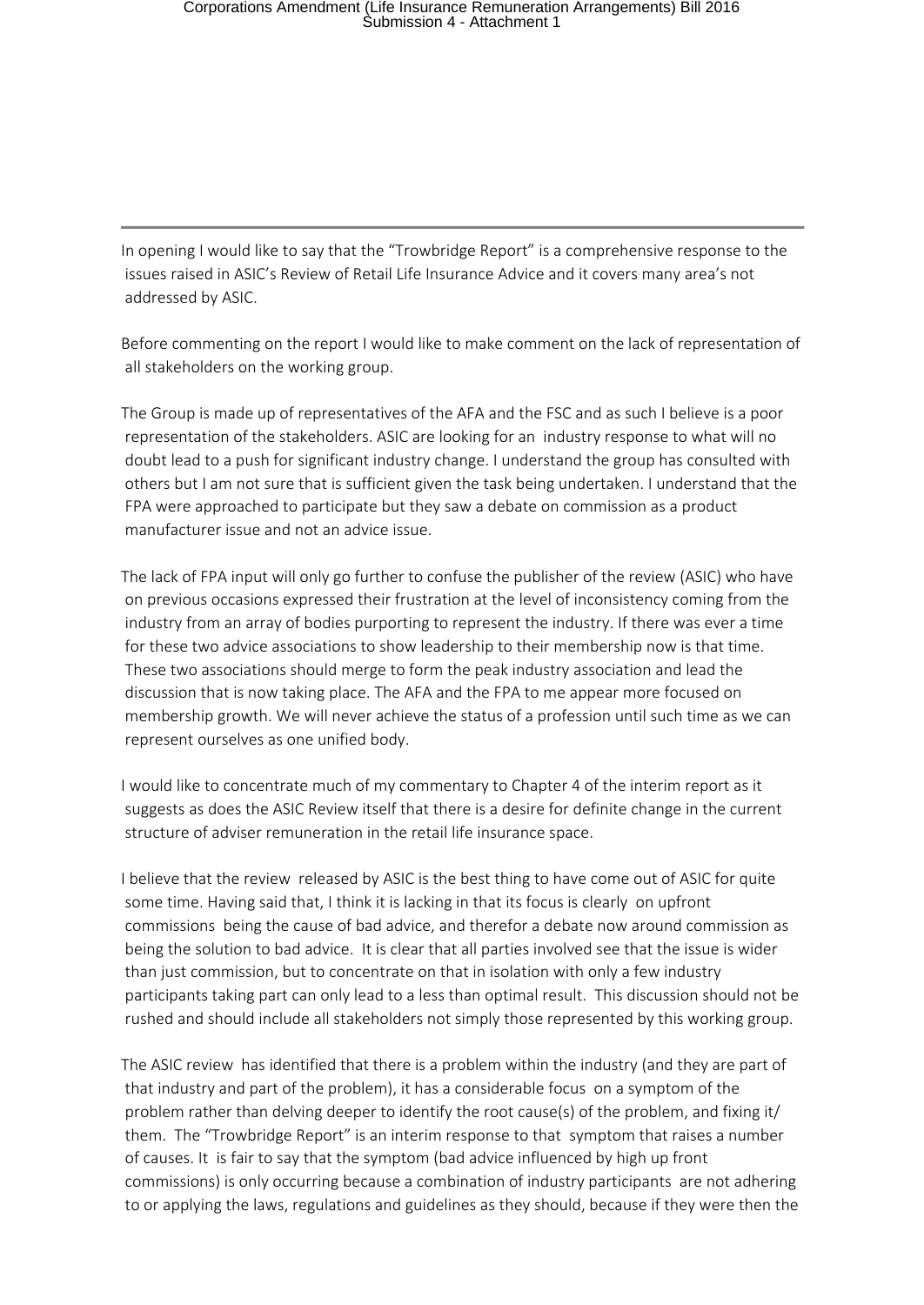bad behaviour would not be evident at an unacceptable level.

I do not agree with the Trowbridge Reports early call on the need for change on initial commission arrangements, that is the same as pronouncing the patient dead before undertaking an examination.

I do not believe the finding that 37% of life insurance advice was bad is a true reflection of what is happening across the entire industry, despite ASIC going to great lengths to explain their methodology. Many in the industry have questioned whether it is a true representation, ASIC knew what they were looking for and they knew where to look. With 37% of bad advice it is much easier to run a change agenda than if that number were closer to 20%. There has certainly not been enough information published by ASIC on its file surveillance, where has the bad advice been provided from? Are their identifiable pockets of bad advice? There is just not enough evidence that has been tabled to date to support the need for sweeping changes.

At the end of the day there may well be reason for change but let's examine the issues causing the bad behaviour first and don't rule out no change as an option before that conclusion has been properly reached.

The Trowbridge Report identifies the multitude of issues and suggested responses and the stakeholders that should be involved in the "industry" response, licensees, advisers, industry associations, product manufacturers, reinsurers and those seeking advice. They clearly missed a major player in ASIC themselves.

Everything that has occurred since FSR in 2004 has added to the complexity and cost of providing advice in the financial services industry. Advice is now out of reach to many people because the cost of providing that advice is greater than the remuneration by way of commission it generates or the individual is prepared to pay for. This situation was the perfect breeding ground for the huge growth in the Direct Marketing of life insurance. ASIC are well aware of the differences that can exist between a direct life insurance product and a retail life insurance product obtained through an advice channel, I don't see them educating the buying public about the differences. Don't get me wrong FSR and FoFA have both bought very positive change to this industry but they have both resulted in unintended consequences, let's make sure this does not occur again.

I think the discussion should spend some time on the different products being provided to the insuring public through the advised, group and direct channels and education be provided to point out those differences in the product offerings. To the general public it is just insurance, all the same however we know and ASIC knows this is not the case but whose responsibility is it to inform the public. If this issue is not addressed this will be the time bomb for the future.

We currently have the laws, regulations and guidelines in place to solve these issues, we have just lacked until now the will to effectively implement them as they were intended. Society is a mixture of good and bad, for the really bad we build prisons, for the not so bad we can identify them, remediate them, or if not, remove them. This is not being done effectively within our industry.

A change in current commission levels will lead to down-stream changes in the shape of the